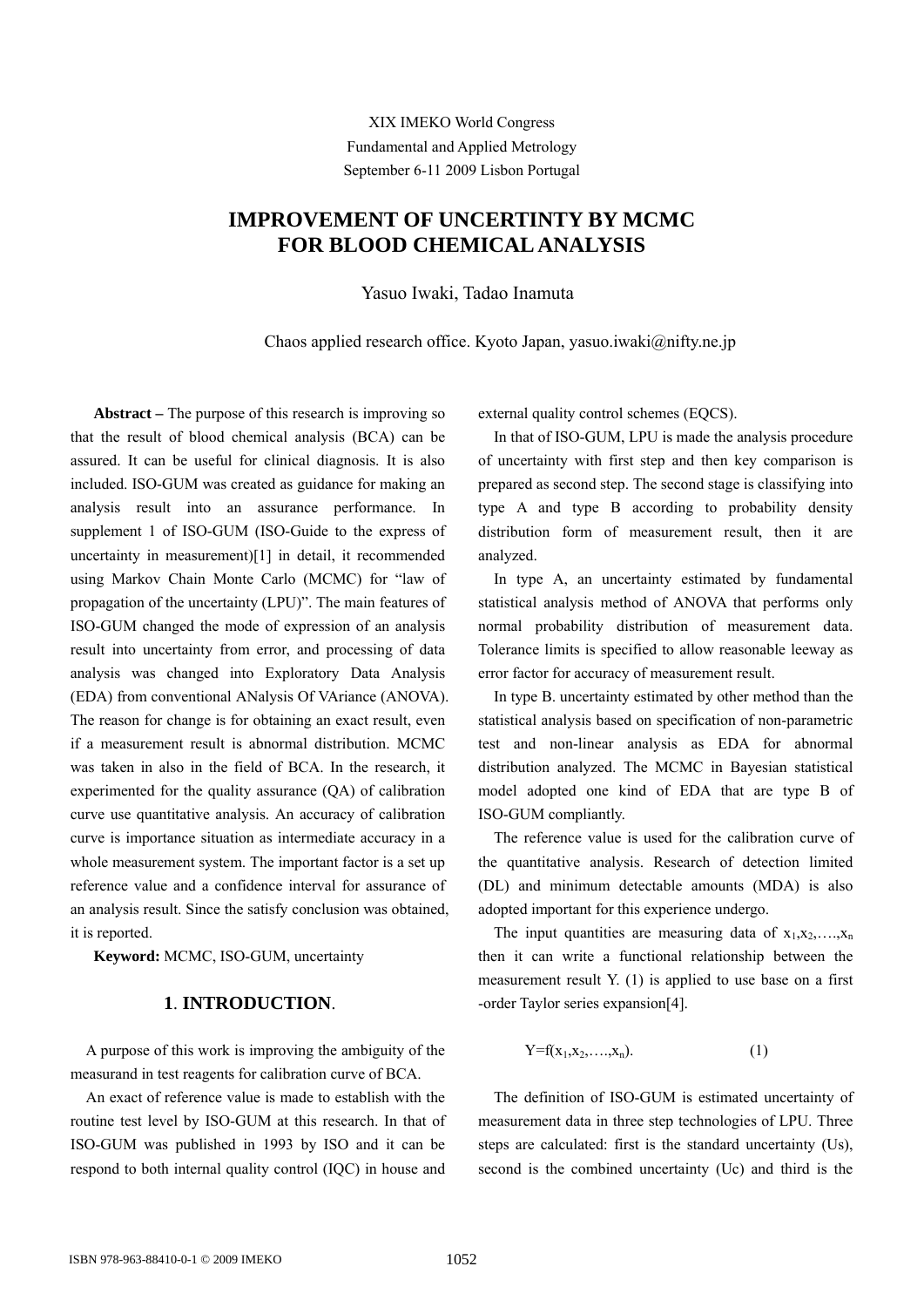expanded analysis (Ue). Us express as estimated standard deviation (SD) based on individual uncertainty element.

Systematically and randomly of both error elements exist in Us. Systematic uncertainty can be made into bias. Random variation is evaluated to be normally distributed with standard mean value and standard deviation.

Combined uncertainty (Uc) is combined the overall Us by root sum square (RSS) as (2). n is number of individual uncertainty element .

Expand uncertainty (Ue) is estimated by applying suitable k factor multiplier for Uc as (3), k factor is called coverage factor.[3] and computed it by Welch-Satterwaite formula based on effective free degree (EFD) to be infinite [2]. Therefore, it is considered that the value acquired by ISO-GUM is an assurance performance.

$$
Uc = \sqrt{Us_1^2 + Us_2^2 + Us_3^2 + \dots + Us_n^2}
$$
 (2)

 $Ue= k*Uc$ . (3)

### **2**. **MEASUREMEN PRINCIOLE**

In this experiment, the data carried out by the Radio-immunoassay (RIA) method in the test reagents of elastase-1 used. RIA use a labeled radioactive isotopes linked to a second antibody that is detectable marker for measurement. RIA is a kind of BCA.

The reaction principle of RIA is competitive reaction by an antigen (P) and antibody (Q). The reaction product is PQ. P\* is labeled antigen with radio-isotope material of iodine-125. Reaction model of RIA is shown based on reversible reaction in. (4)

$$
P+P^*+Q \stackrel{k1}{\Leftrightarrow} P^*Q+PQ+P I+P^*I \rightarrow P^*Q \qquad (4)
$$
  

$$
k_2
$$

Here  $k_1$  association constant k2;disassociation constant k; affinity.(Binding ratio  $P^*Q/P_0 = %$ ) Po is total antigen Po=PQ+P\*Q+PI+P\*I

Po is always invariant constant of nature on "law of action mass". In this case, measured P\*Q/Po is effective binding ratio. Affinity is as same as to dynamic reaction rate. An affinity increases until the saturation of reaction in according to the reaction process time. Affinity is estimated by differential equation with time t as  $Eq(5)$ 

D[P\*Q]/dt=k1[P\*][Q]-k2[P\*Q]……..(5)

The reaction at saturation is kept on chemical equilibrium. (6) become to  $d[P^*O]/dt=0$  and change to (7)

k1[P\*][Q]=(k1-k2)[P\*Q]………….…(6)

An affinity k is in  $(k1-k2)/k1$ …………(7)

**.**

## **3. METHOD**

The reagent concentrations of elastase-1 prepared the six doses that are 0, 50, 150, 500, 1500 and 5000. Each concentration as calibrator set was made rationally prepared in the shape of stairs as the analytic specific reagent to creating calibration curve. The number of sample size is total 320set that is divided 3 groups (lots) that consists one group of 120 set and twice groups of 100 set. The number of one group is number of recommendation in ANOVA of IAEA. Whether a difference arises between groups at measured value compares between 3 groups. By carrying out a group, it was verified whether measurement result is influenced with the effective freedom degree

The observed data was making probability density frequency (PDF) distribution that is classified normal formula or abnormal formula when estimating uncertainty

A normal distribution is estimating the width of variation; namely, root sum square (RSS), arithmetical average (mean), standard deviation (SD), coefficient of variance (CV) distribution of the centre (medi) and etc. Reference value is estimated in quantity of fundamental statistics of ANOVA. Then it is selected central tendency Accuracy of data is obtained by uncertainty based on ISO-GUM of type A, if the frequency density distribution of data is an abnormal distribution. It will be converted into a quasi normal distribution by regression analysis and will be analyzed by statistics method.

Fig.1[2] is shown data analyzing method that was recommended by IAEA in 1977 on based ANOVA for RIA.

Fig.1 shows schematic illustration of weighting function the same as normalized distribution, it is a smooth curve that made regression analysis by least squares estimation on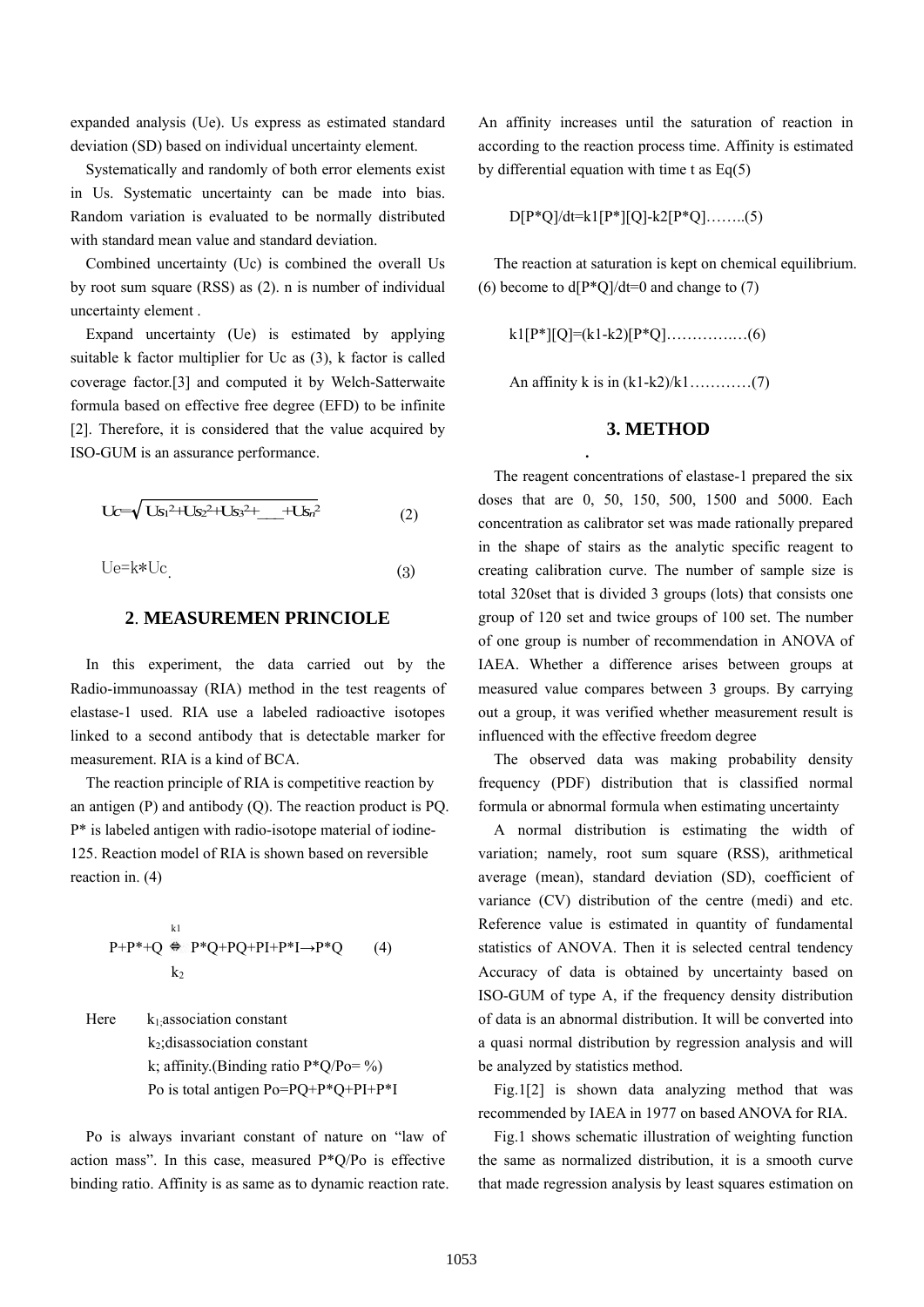based according to affinity point of response. The weight assigned to each is the reciprocal of the variance predicted point. Truncation is the same as rectangular (uniform) distribution. Weighting is a correction curve for response level. The confidence interval is setting in quasi normal distributions by t-test in Fig 1. The made calibration curve should be verify to matching condition by Michaelies Menten parameter which calculate useful both the langmuir plot and scachard plot. The confidence interval obtained for the abnormal distribution using Type A is dues not satisfy on ISO-GUM standard..

The plan of this experiment is designed the nonparametric test of 2 way layout by null- hypothesis. A null hypothesis is compared with an alternative hypothesis for problem of false. The nature dispersion is established by test of confidence interval that is in 0.05 or less. Official condition is presupposing infinite freedom degrees.



Fig.1. probability density distribution ANOVA in 1977 [3]

Fig.2[5] is recommend by National Institute of Standard and Technology (NIST) which shown the MCMC for type B of ISO-GUM. It is illustrated that the model has mutually independent inputs for calculation of expand uncertainty quantity (Ue). Fig.2 is setting three types probability density functions. these are quasi normal distribution U, t-distribution  $U_A$  and rectangular distribution  $U_{B}$ , and a confidence interval is set up by each distribution.

It is prepared in order for the input ports of ywo reserves to make it correspond to triangular distribution, distribution of U type, etc.

Each distribution is useful a Fast Fourier Transformation (FFT) to operation for an abnormal distribution. And Inverse Fast Fourier Transform (IFFT) is made the convolution of Gaussian distribution f(U).

The cumulative distribution frequency (CDF) made it distinguish whether nonlinear analysis is needed. The carried put of CDF is into key comparator and take out by standard uncertainty (Us) for final output. CDF can be verity the characteristic of PDF. It is judged by verification whether it is the necessary by nonlinear analyasis/

In the MCMC analysis, carry out quantity U is estimates two coverage positions in normalized distribution, these are setting a upper limited position and a lower limited position as the final assurance interval.

Where relevant, a similar approach to goal- setting can be used for Total Analytical Error (bias +imprecision)

The standard deviation of rectangular distribution is calculated to multiplicative by square root 3,



Fig. 2. MCMC of EDA in 2002[2]

In the type B of ISO-GUM, here, chaos method and fuzziness method were used for other method as softcomputing technology, The chaos value computed with difference equation of  $f(x)=ax(1-x)$ , and the fuzzy value is computed as centre of gravity of 20 steps member function.

## **4. RESULT**

Fig 3 is quoted the pareto graph that is pile up the quasi normal distribution curve (solid curve B) on the measurand frequency distribution (bar graph A). The quasi normal distribution is created by regression analysis from measurand frequency distribution. Ordinate is the account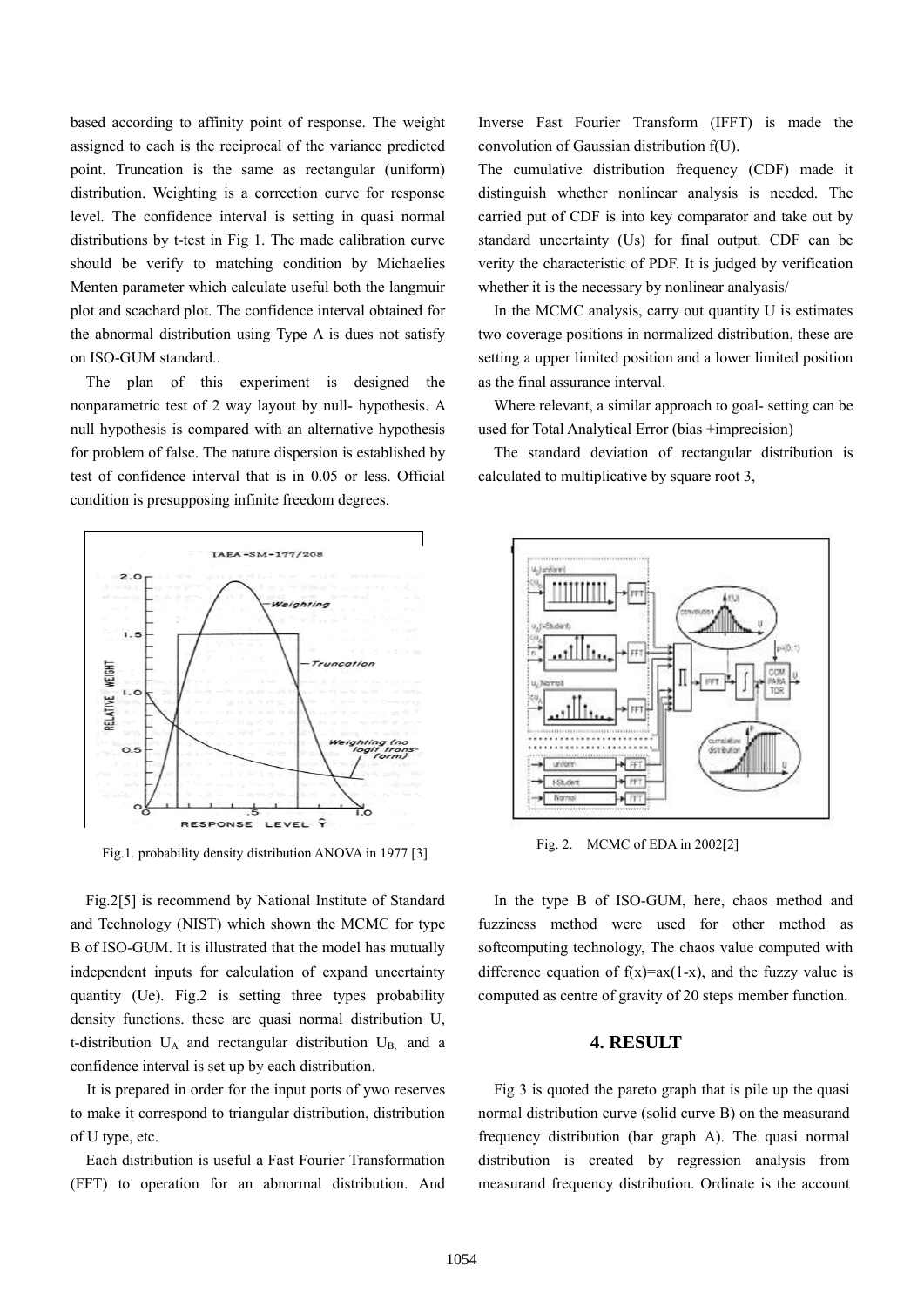of frequency of total 320 sample sets. Abscissa is affinity (%) that is divided into 20 steps between maximum affinity and minimum affinity. The characteristic of PDF can be find out the feature by CDF

Probability density distribution of Fig.3 is shown typical out of the data that is reagent of 0 dose. in six dosage of calibrators. All of measurement result (including the five kind of other dose) showed an abnormal distribution similarity (see Fig 4)



Fig 3. Probability density distribution of 0 dose

Fig 4 is quoted an annexation graph that shows six probability functions forms about the measurand of affinity to six kinds of dosage regents sets.



Fig 4. Measurand density distribution of 6 kind doses

Fig 4 is shown a carry out comparison examination distribution form of six dosages. It shows that frequency distribution form is nearly U-shape and not same form. Those curves cannot be computed both skewness and kurtosis. In Fig 4, Ordinate is the account of frequency of total 320 sample sets. Abscissa is affinity (%)

The quantity of fundamental statistics was calculated in with quasi normal distribution, and each distribution is required. the official test by non-parametric method

Fig 5 is shown an annexation graph that shows six dosages of quasi normal frequency distribution forms by regression analysis and cumulative distribution. Fig 5 shows each peak position differs of quasi frequency distribution of six kind dosage of affinity.



Fig.5 Quasi normal distribution of 6 kind doses

Fig.6 shows the pareto graphs that piled up the measured frequency distribution (in bar graph) on the CDF (solid curve), and data is shown the 3 groups calibrators



Fig.6. measured density distribution and the CDF

Fig.6 shows the frequency density distribution for calibrator of 0 dose reagent. The CDF curve showed the form of sigmoid and bending seen in some position. The Three groups of accumulation curves in Fig.6 was shown the influence by difference number of samples and each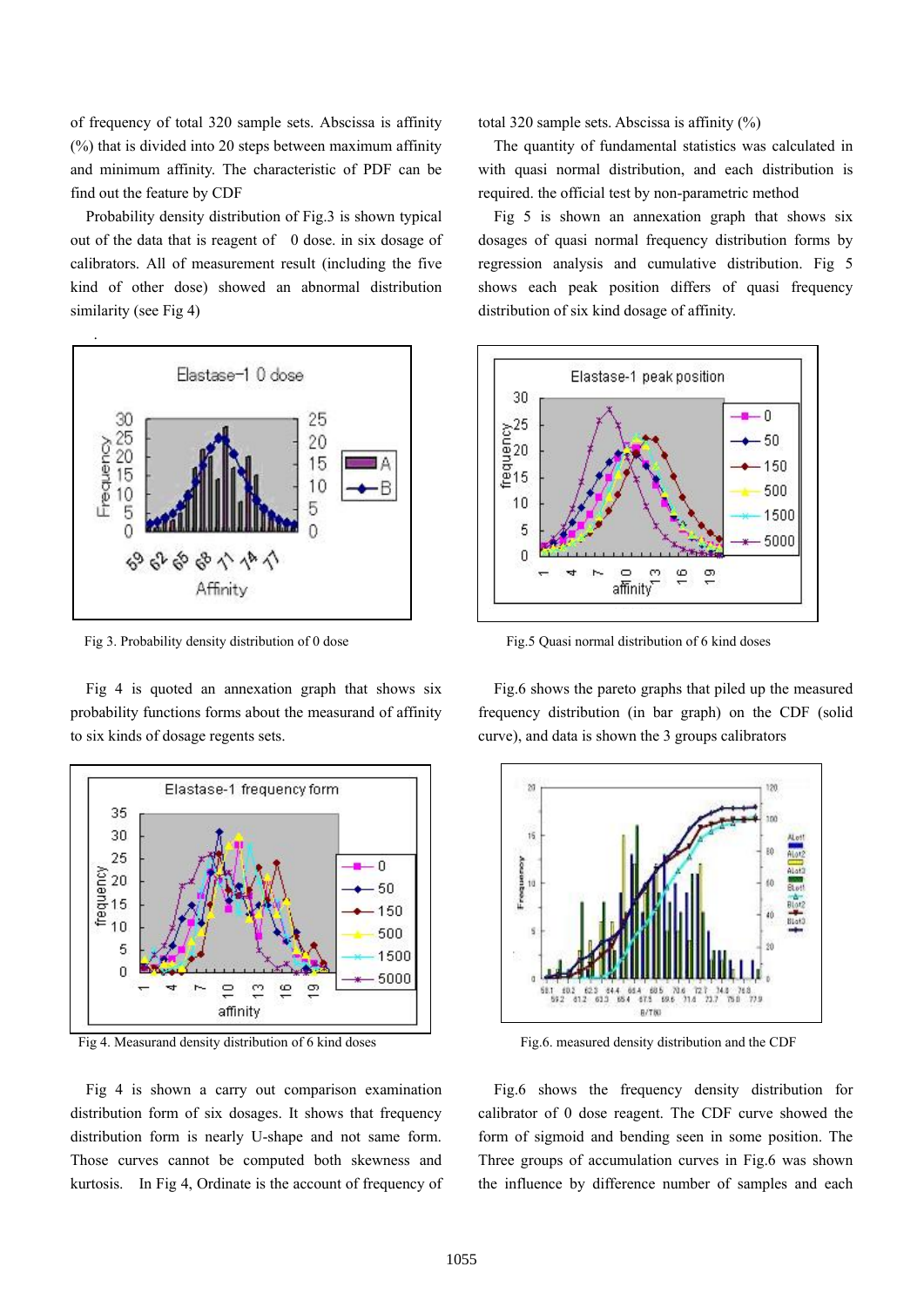groups.

In the Fig.6, the unit of Abscissa quotes variation of affinity (%= $P^*Q/P_0$ ) that divided the affinity into 20 ranks

between maximum value and minimum value. The unit of Ordinate quotes generating frequency density count.

| Dose       | $\theta$ | 50   | 150  | 500  | 1500 |      |
|------------|----------|------|------|------|------|------|
| Chaos      | 71.4     | 65.4 | 54.3 | 37.4 | 23.2 | 17.1 |
| Fuzzy      | 68.5     | 61.8 | 52.1 | 34.8 | 20.7 | 10.4 |
| mean       | 68.4     | 61.8 | 52.2 | 34.7 | 20.8 | 10.5 |
| <b>RSS</b> | 68.3     | 61.9 | 52.1 | 34.7 | 20.7 | 10.4 |
| Medi       | 68.3     | 61.7 | 53.1 | 34.8 | 20.6 | 10.4 |
| peak       | 68.3     | 62.2 | 52.1 | 34.9 | 21.5 | 10.6 |
| Mode       | 66.1     | 61.2 | 50.2 | 35.1 | 21.7 | 10.5 |
| Max        | 78.2     | 71.8 | 60.0 | 43.1 | 28.9 | 17.1 |
| Min        | 46.7     | 41.1 | 34.4 | 21.7 | 12.4 | 6.9  |
| F-test     | 2.17     | 2.16 | 2.17 | 2.17 | 2.17 | 2.17 |
| t-test     | 2.03     | 2.02 | 2.03 | 2.03 | 2.03 | 2.02 |
| <b>EFD</b> | 0.18     | 0.17 | 0.19 | 0.17 | 0.17 | 0.18 |
|            |          |      |      |      |      |      |

Table 1 fundamental statistics quantity by type A

Abbreviation in table RSS: Root Sum Square Medi: Central value in PDF Peak: peak point in PDF Max: Maximum value in distribution Min: Minimum value in distribution EFD: Effective Freedom Degree UA: Type A uncertainty value UB: Type B uncertainty value UC: Combine uncertainty value CIA Type A Confidence interval CIB: Type B Confidence interval CIC Combine Confidence interval

U uncertainty

| Table2 | Result of calculation by type B |
|--------|---------------------------------|
|        |                                 |

| Item              | dose       | $\theta$ | 50       | 150      | 500      | 1500     | 5000    |
|-------------------|------------|----------|----------|----------|----------|----------|---------|
| Square dis.       | central    | 62,45    | 56.45    | 47.2     | 32.4     | 20.65    | 12.0    |
| $0.95\% \times 2$ | <b>UA</b>  | 8.64     | 8.43     | 7.03     | 5.86     | 4.53     | 2.8     |
| Type A            | <b>CIA</b> | $53.8 -$ | $48. -$  | 402      | $26.5 -$ | $16.1 -$ | $9.2 -$ |
|                   |            | 71,0     | 64.9     | $-54.2$  | 38.3     | 25.2     | 14.8    |
| Normal dis        | central    | 68.3     | 62.2     | 52.1     | 34.9     | 21.5     | 10.6    |
| $0.95\% \times 2$ | UB         | 7.26     | 6.54     | 6.11     | 451      | 3.11     | 1.84    |
| Type B            | CIB        | $61 -$   | 55.      | $46-$    | $30.3 -$ | $18.4 -$ | $8.76-$ |
|                   |            | 75.6     | 768.7    | 58.21    | 49.6     | 24.6     | 12.4    |
| Combine U         | <b>UC</b>  | 11.2     | 10.67    | 9.22     | 7.32     | 5.40     | 3.29    |
| Assurance         | <b>CIC</b> | $62.4-$  | $56.8 -$ | $4.61 -$ | $31.3-$  | 18.8     | $9.0 -$ |
|                   |            | 73.9     | 67.7     | 56.7     | .38.6    | 24.2     | 12.2    |

In table 1, four columns of same value focused

Table 1 is shown what summarized the quantity of fundamental statistics (mean, RSS, Medi, peak, Max, Min F-test and t-test) and quantity of EDA (chaos value and Fuzzy value) computed based on the data of quasi normal distribution curve in Fig.3. Max is maximum value as upper limited in confidence interval. Min is minimum value as the lowest limited in confidence interval.

on. (Fuzzy, mean, RSS and medi) shown in the bold letter character. Standard mean value is possible to taken into must common type of reference value as central tendency by data of this experiment. That value can be setting as a reference value by Type A for IQC of in house. It is standard mean value.